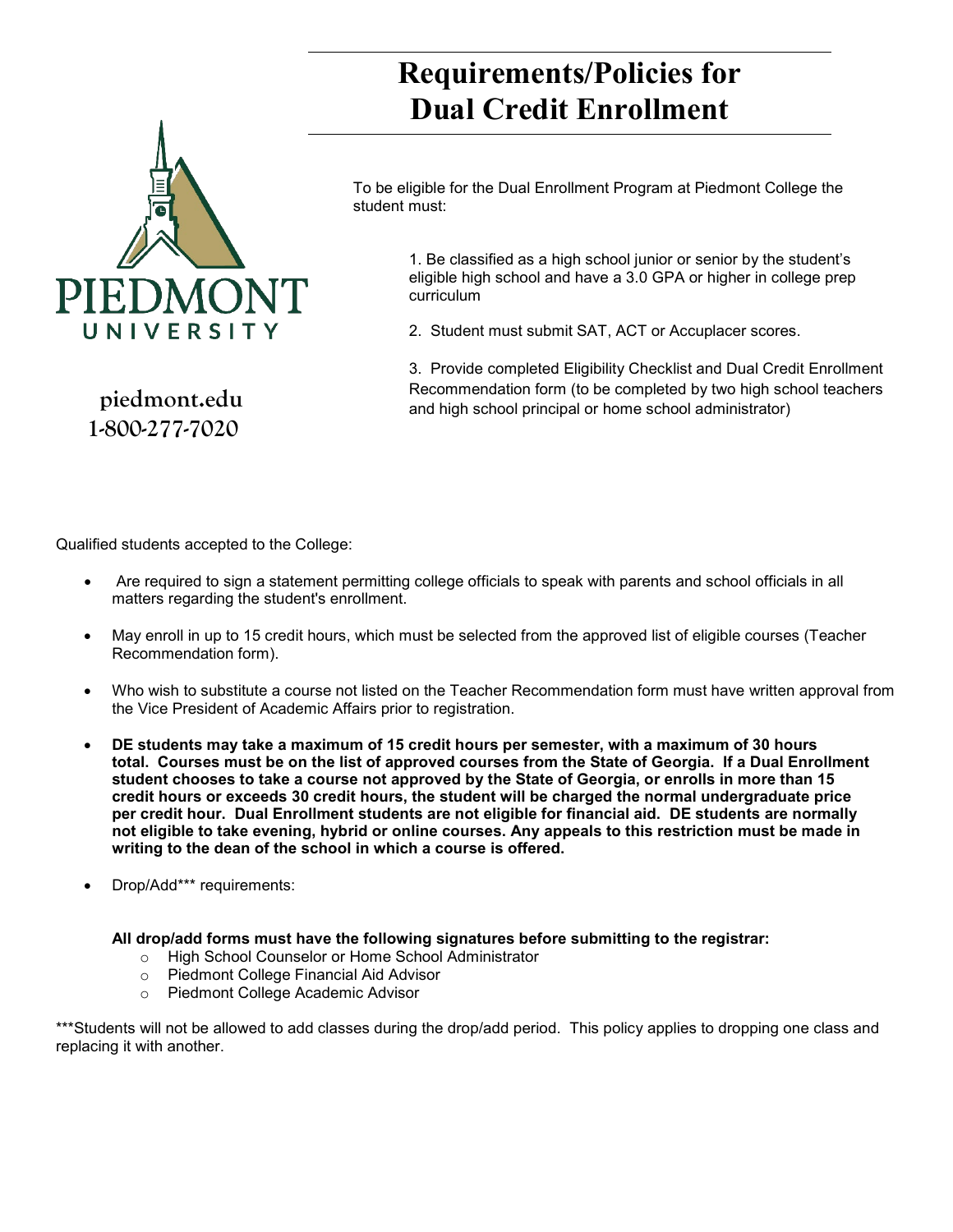# Memo

**To:** Current and Prospective Dual Enrollment Students

From: Brenda Boonstra, Director of Undergraduate Admissions/ Demorest

**Date:** April 12,2022

Re: Dual Enrollment Policies

#### **APPLICATION PROCEDURES FOR NEW DUAL ENROLLMENT STUDENTS**

**\*Previously accepted dual enrollment students who are in good academic standing and returning for successive semesters may skip Steps 1 and 2. Go to Step 3.**

**STEP 1:** Carefully read through Piedmont's requirements and policies regarding Dual Enrollment. If you and your High School counselor agree that this opportunity will be a good fit for you, please continue.

**STEP 2:** Complete an admissions application. Online applications are available at www.piedmont.edu/admission-aid/apply/

**STEP 3:** Submit official high school transcripts and SAT/ACT/Accuplacer scores. Please have your counselor submit transcripts electronically, either t[o bboonstra@piedmont.edu](mailto:bboonstra@piedmont.edu) or through GA Futures. Transcripts may also be mailed to: Office of Undergraduate Admissions, Piedmont University/ PO Box 10/ Demorest, GA/30535. Screen shots of test scores may be accepted if name and test information appear on the same page. Official testing results may also be submitted.

**STEP 4:** Submit the course request and participation agreement from your high school, with the required signatures. This may be done electronically or by mail, using the addresses above.

#### **THE DEADLINE FOR SUBMITTING ALL MATERIALS for FALL SEMESTER is MAY 15th ; SPRING SEMESTER is NOVEMBER 1st. These are Piedmont's deadlines and may vary from your high schools' deadlines.**

**STEP 5**: Students must go online t[o www.gafutures.org](http://www.gafutures.org/) to complete the Georgia Dual Enrollment program application forms. They must be filled out completely, listing what courses the student has permission to take. The deadline for completing the online MOWR forms is **August 31st for the Fall semester and January 31st for the Spring semester.** 

**STEP 6**: High School counselor or Home School administrator must certify students through www.gafutures.org.

**STEP 7**: **Registration for Fall generally begins in April. Registration for Spring begins in November. \*\*\*** Students will work with the dual credit enrollment academic advisor to register for classes**.** Students will select courses from a list provided by Piedmont College.

**STEP 8**: Attend the Dual Enrollment Orientation, usually held the week before classes begin. Students will be notified via email and/or mail about the date and time.

- **Dual Enrollment students are allowed to enroll in up to 15 credit hours per semester**.
- **Night classes are not available to dual enrolled students; a limited number of online options are available**
- **\*\*\*Dates subject to change. Please check website for details or call the Admissions Office at 706-776-0103 for more information.**